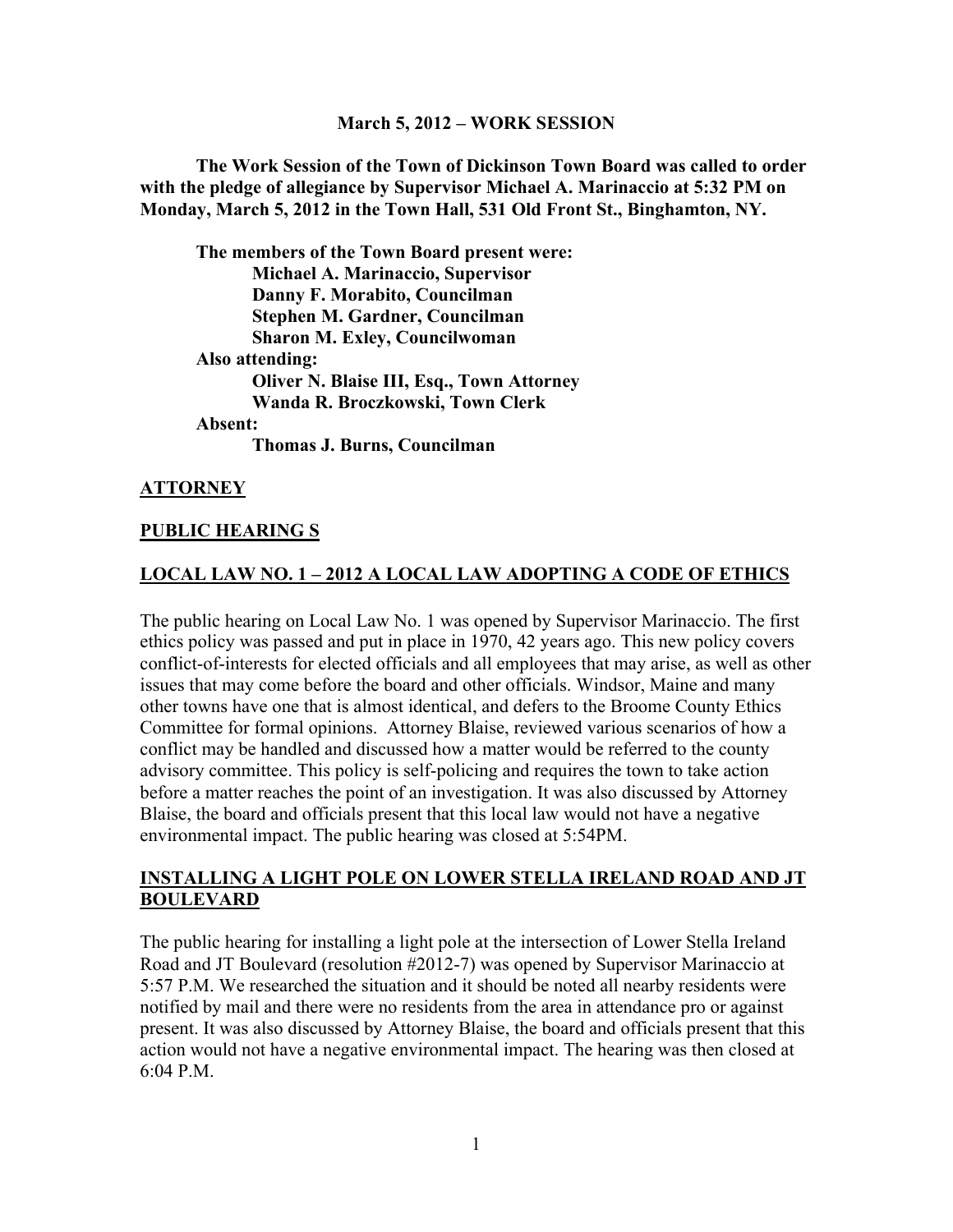# **JOHN STREET DRAINAGE EASEMENT**

Attorney Blaise reported that the Urdas and Kurkowskis have signed permanent easements giving the Town access through their properties to maintain the drainage ditch at the end of John Street. He and Public Works Commissioner Kie reported that the Bolands' counsel is concerned about liability issues for the work done on their property (e.g.,marking the ditch to warn of its boundaries), as well as access to the cul-de-sac from their property for possible future development. Supervisor Marinaccio would like to define accessibility to the strip of property for future development. We are in active discussions and the document is being reworked.

# **PROPERTY REPORTS**

## **13 BELLAIRE AVENUE**

The owner is turning the property over to the town. Regarding the remaining amount on the former owner's mortgage, the owner and the former owner were asked to amicably work out an arrangement to satisfy the amount owed. The former will sign a mortgage satisfaction and the current owner will sign a deed to the town on Friday, March  $9<sup>th</sup>$ . On Monday March  $12<sup>th</sup>$ , the Board will pass a resolution accepting the property and authorizing Supervisor Marinaccio to sign the deed on behalf of the Town of Dickinson. The documents will be recorded with the County.

## **36 BROOME STREET**

The property owner had until the end of February to agree to sign the property over to the Town of Dickinson. Attorney Blaise reported that he has not heard back from the owners. Attorney Blaise recommends to condemn the property.

# **213 BEVIER STREET**

The Attorney General is requesting additional papers as the papers they already have are out of date. The court will likely sign-off on the transfer of the property whenever the papers are in order. Attorney Blaise will contact Kevin Keough of Broome County Real Property to inquire how far along the County is in the foreclosure process for this property.

# **CHAIR**

### **FLOOD TASKFORCE**

Did not meet this month.

# **ROGER'S - STORAGE OF RECORDS & COUNTY GRANT**

Nothing new. Supervisor Marinaccio is anxious to see the cost the county would charge for use of its records storage facility before the town makes a decision on a contract with Roger's storage. No Rush on this.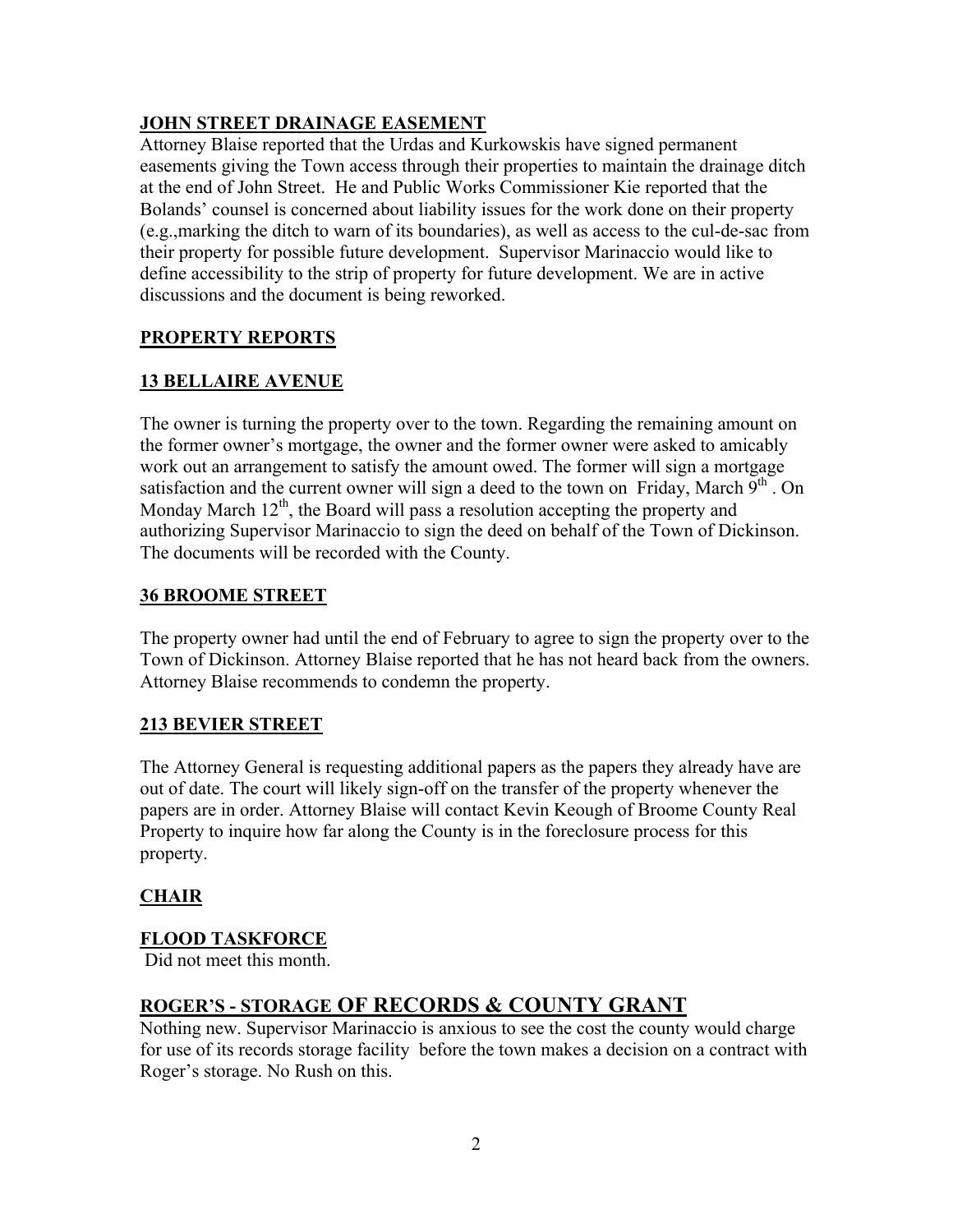### **NEWSLETTER**

Supervisor Marinaccio state it is moving along.

### **FLAPGATE STUDY**

Rick Woidt is working on the study and is looking for permits from New York State Department of Transportation to continue with the study. Suggest the permits be requested by the Town of Dickinson.

### **SEWER LINE USE AGREEMENT**

Attorney Blaise, attorney for the town stated the board needs to review the Sewer line agreement with Fenton and Port Dickinson. Ron Lake, Engineer for the town needs it in the form of an electronic copy. The town needs to inform our customers of what the charges are going to be to the residents of Binghamton, Johnson City and town of Union. We will plan to meet Friday, March  $9<sup>th</sup>$  to hopefully review this agreement so we can be ready for the regular meeting on March 12<sup>th</sup>.

### **FLOW MANAGEMENT**

Supervisor Marinaccio is having a meeting on Friday, March  $9<sup>th</sup>$  at 10:00 PM regarding the Broome Community College infiltration issues. Ron Lake, inquired if under shared services we could put together materials for cross training with other municipalities regarding Flow Management. In an effort to save costs, Ron will report back if other towns would be interested in joint training.

### **BROOME COMMUNITY COLLEGE MEETING OF NON-SMOKING POLICY**

Debbie Morrello from Broome Community College has been trying to get some people together to meet to discuss the issues concerning residents since their new policy has been incorporated. Supervisor Marinaccio asked for March 19, 20, or 21<sup>st</sup> as recommended dates. Debbie is inviting representatives from Smoke Free Coalition and the Cancer Society to join the meeting as they are looking to discourage people from smoking altogether. He made it clear we are neither anti-smoking nor pro-smoking and the purpose of this meeting was to address how their policy is now affecting our residents and we need to find a way to help this situation.

### **COUNCIL OF GOVERNMENTS MEETING**

March  $7<sup>th</sup>$ , the Council of Governments will meet on the BCC Campus in the Decker Building at 4:00 PM. The main speaker will be Brian Sampson, Executive Director of Unshackle New York. The subject matter is Mandate Relief. 20 people are signed up and meetings are always open to the public.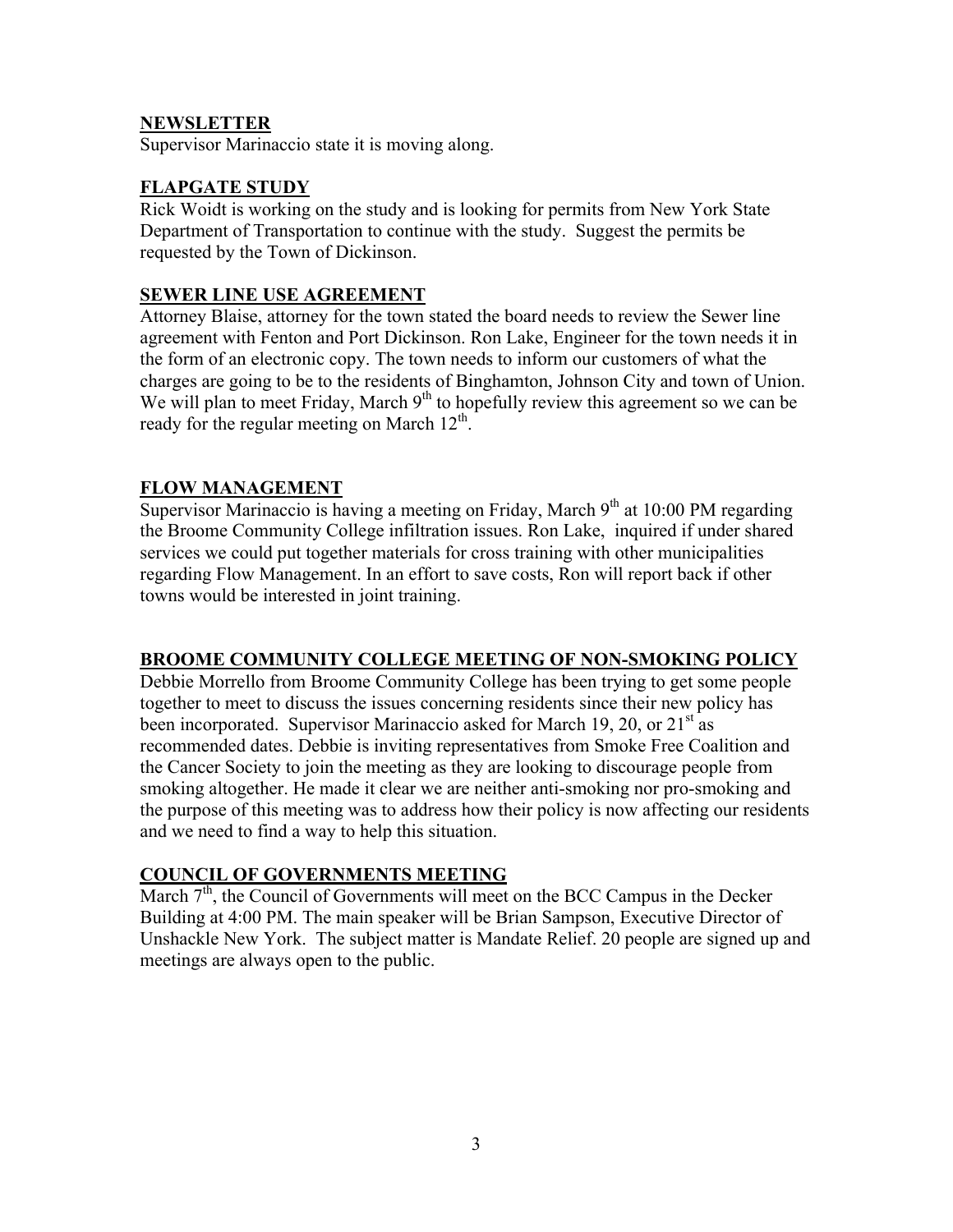## **BINGHAMTON METROPOLITAN TRANSPORTATION STUDY (BMTS)**

The quarterly meeting of BMTS will be held on March 6th at 10:00 AM. Supervisor Marinaccio stated he could be nominated to be the next president and if so he would accept.

## **MOCK COURT TRIALS**

The Bar Association is sponsoring Mock Court Trials and will be conducting them here at the town hall on March  $6<sup>th</sup>$ , 8th and 13<sup>th</sup> with local students.

## **TRAINING SCHOOL**

Supervisor Marinaccio attended a three day Training in New York City. A few of the topics were Regional Economical Development, audits by town boards of the Town Clerk and Town Court, Real Property addressing Tax Cap, Hydraulic Fracturing, and Shared Services.

## **FUTURE I86 HIGHWAY PROJECT MEETING**

Supervisor Marinaccio shared concerns about the I86 highway project concurrently going on with regards to the heavy truck hauling 80,000 pounds of rock on our streets and the impact this will have on road use. This project will not change Kamikaze Curve, as we know route 17, but will be changing how we enter and exit future I86. There will be some blasting. All of this will be posted on the websites and the town board will be given a list of whom to contact if there are questions or concerns over the four year duration.

## **TOWN COMMUNICATIONS EQUIPMENT AND SERVICES**

- **Computer System** The installation of a new server and switch on our computer system has gone very well.
- **Telephone System** Also we will be looking at reviewing and rectifying issues on the current phone system which we currently contract with Time Warner

### **PRIMARY DATES POSTED**

The Broome County Board of Elections notified us of the possibility of there being three primary dates to be held at the Sunrise Terrace Community Center and the costs associated with having these primaries.

### **OPEN HOUSE PUBLIC INFORMATION MEETINGS ON 17/I86 HIGHWAY PROJECTS**

- Theodore Roosevelt School March  $13<sup>th</sup>$ , 2012 5:00 7:00 PM
- Woodrow Wilson School March 14, 2012 5:00 7:00 PM